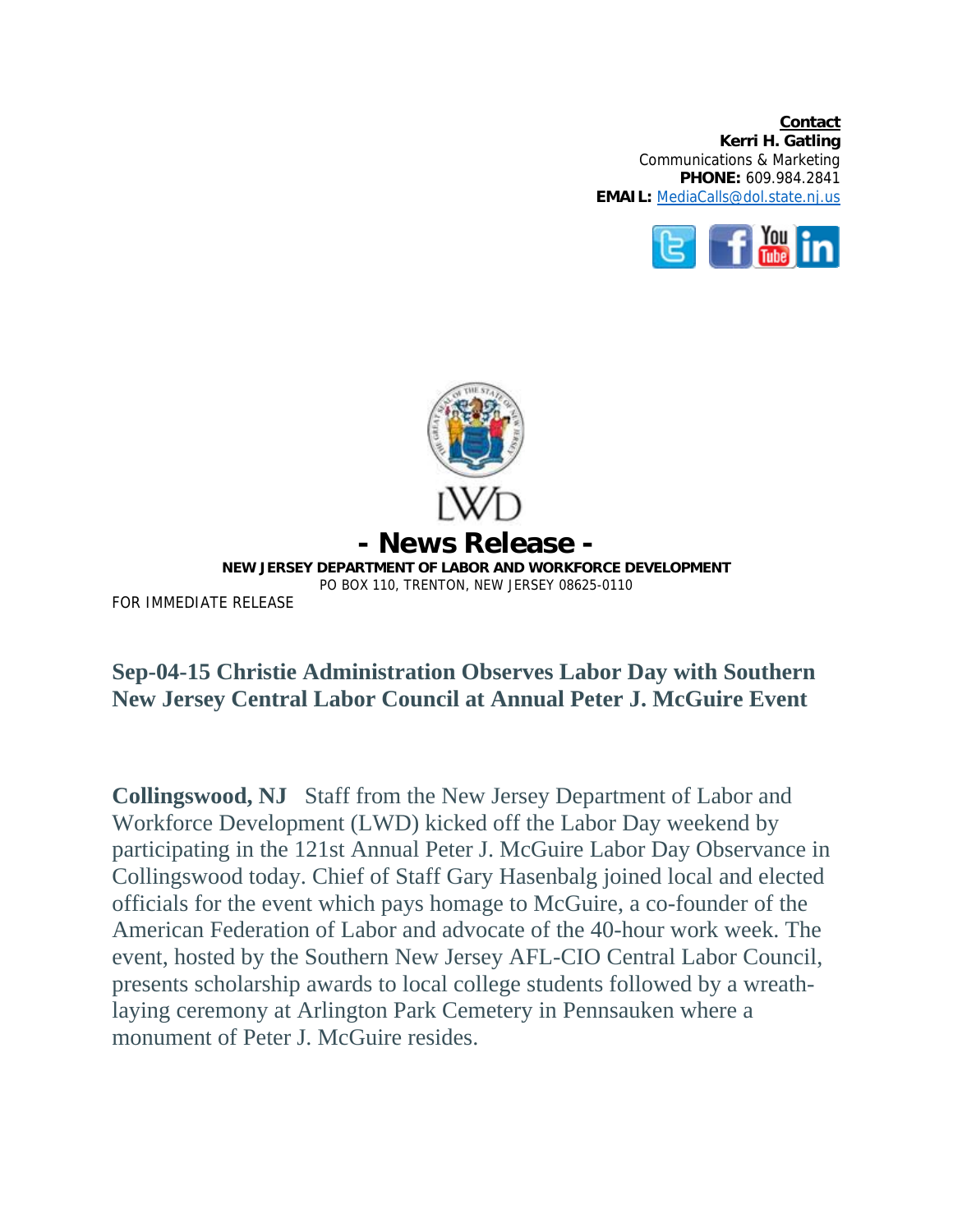

New Jersey Department of Labor Chief of Staff Gary Hasenbalg congratulates students receiving educational scholarship awards at the 121st Annual Peter J. McGuire Labor Day Observance hosted by the Southern New Jersey AFL-CIO Central Labor Council.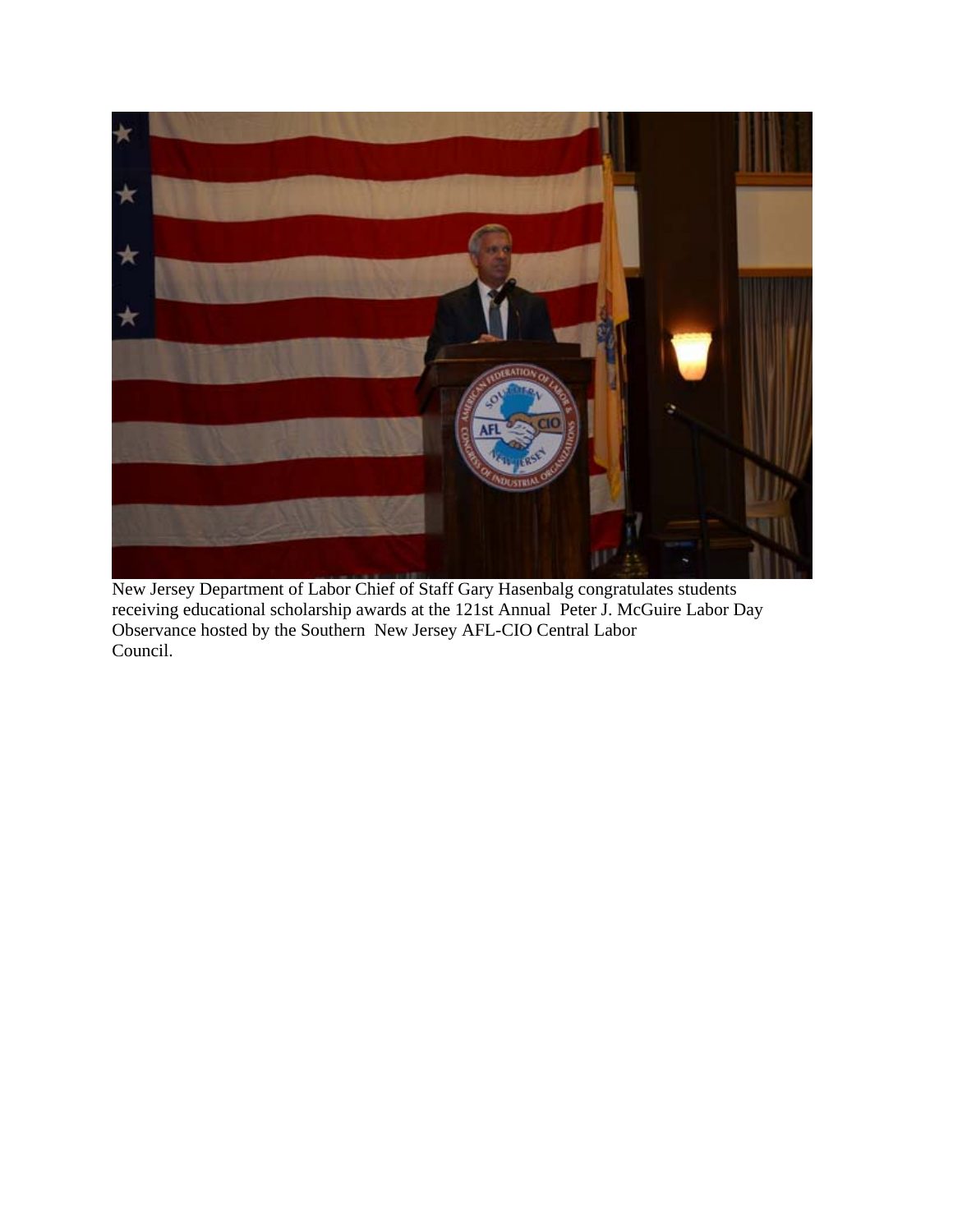

New Jersey Department of Labor Chief of Staff Gary Hasenbalg (right) views monument of Peter J. McGuire during wreath-laying ceremony held at Arlington Park Cemetery in Pennsauken along with Congressman Donald Norcross (left).